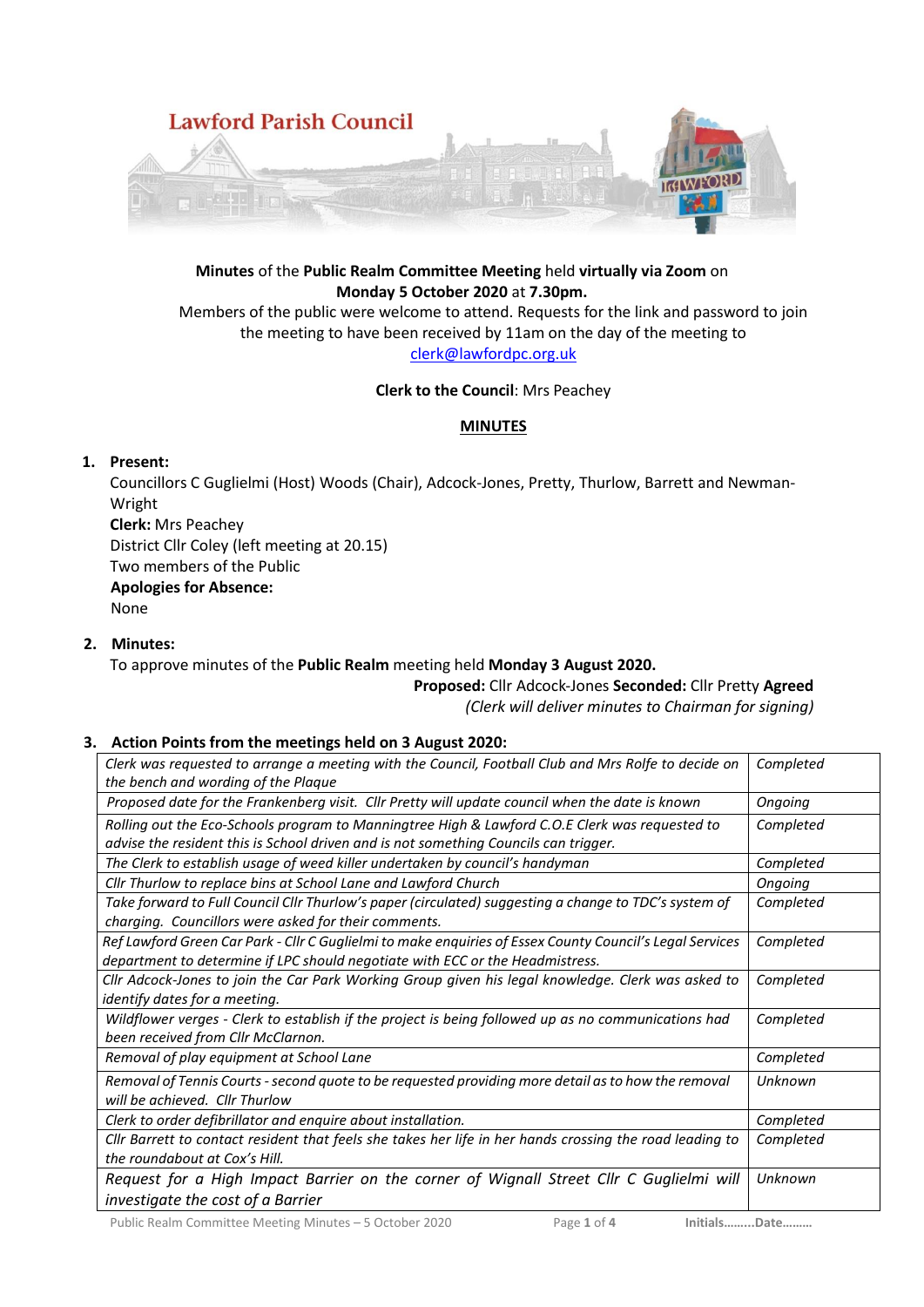# **4. Declarations of interest:**

None

- **5. District Cllr Coley having been invited to discuss Climate Change, gave an update on TDC's actions** Councillors did not submit questions
	- a) In 2019 TDC agreed to declare a climate emergency
	- b) Cllr Coley chaired a working party to form an action plan
		- i) Look at what council's carbon footprint was and looked at actions and policies to try and make council carbon neutral by 2030
		- ii) Cllr Coley to act as a community leader encouraging partners and businesses to join council in their efforts
	- c) TDC asked for tenders from experts in the field to assist with TDC's action plans, had 12 tenders and appointed APS energy who work with many local authorities.
	- d) Due to covid TDC have been thrown off course.
	- e) Action plan should be finalised in the next 2 weeks.
	- f) Have looked internally at energy consumption/single use plastics/oil heating used for premises and so on.
	- g) Have started a programme of change lighting, changing vehicle fleets from diesel to electric, looking at recycling, planting more trees, how TDC premises are heated and lit etc.
	- h) Changing diesel vehicles to electric is a huge cost, electric vehicles being twice the cost of standard vehicles.
	- i) Waste collection vehicles are contracted to TDC with that company having no requirement to be carbon neutral.
	- j) Recycling has been increased from 8509 tons in 2018/19 to 9198 tons the following year.
	- k) Had to purchase PPE which comes as single use plastic which is being discarded on roads and public places and **not taken home** which will inevitably end up in landfill.
	- l) Food waste has gone up from 5013 tons to 7223 tons at the last fiscal year too much food is being thrown away which has to be collected and composted.
	- m) Too many items are sold/purchased in plastics that cannot be recycled, which TDC do not collect. for recycling. It has been noted that this waste turns up in other countries landfill.
	- n) More collections increase the carbon footprint. The cycle needs to be broken.
	- o) Only 4% of Tendring is forested. A grant has been secured from the Tree council enabling TDC to plant 30,000 trees on private land and they have been in negotiation with private farms/landowners. Two hundred + trees were planted in Owls Flight Dell following an initiative by PACE *Cllr Pretty highlighted the trees have died.* Cllr Coley pointed out the initiative wasn't followed through and the trees haven't been looked after by those raising the initiative.
	- p) Council writes to developers with a list of things they would like to see on new developments.
	- q) PUBLIC INVOLVEMENT public can get involved by;
		- i) Not using single use plastics
		- ii) Identifying sites where trees can be planted
		- iii) Insulating homes a grant initiative is available

*COVID has delayed TDC's* 

*Cllr Pretty has seen green plastic boxesfull of single use plastic but they are still collected, what happens to it?*

*Cllr Coley – the bin would have to be sorted and if not recyclable, plastic ends up in landfill.*

*Cllr C Guglielmi – plastic in bins is a major problem and needs to be publicised more to educate people.*

# **6. Use of Pesticides:**

Additional information circulated to council from a member of PACE.

Council was advised by a member of PACE that Manningtree have a trial underway to hand weed and TDC & ECC have agreed to suspend the use of glyphosate in Manningtree while trials are underway. Whilst acknowledging Lawford do very little spraying council was urged to consider other options together with other things to improve biodiversity. Council was asked if they are interested in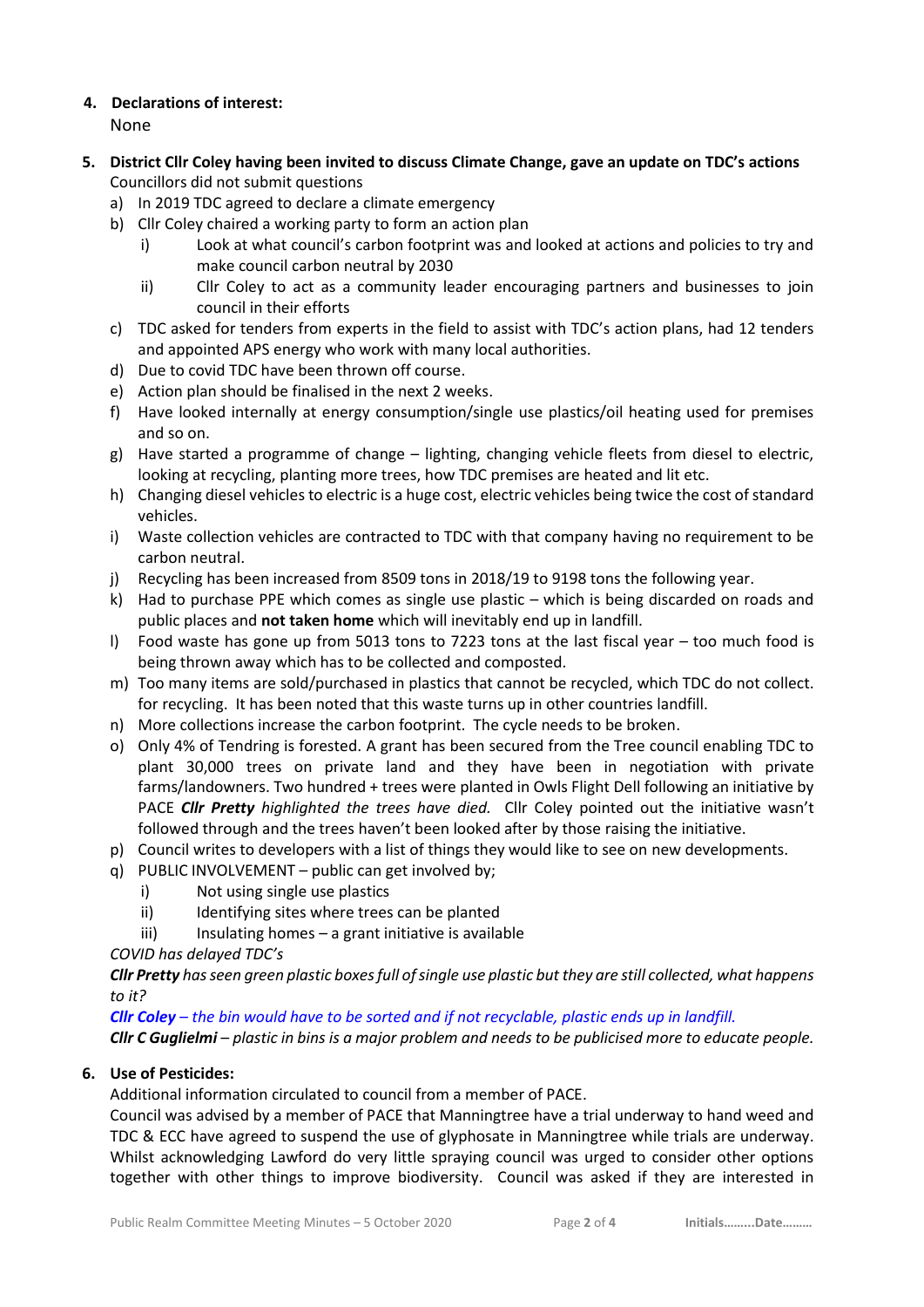supporting the initiative and the representative from PACE suggested getting people together to hand weed one of the housing estates.

*Cllr Pretty pointed out that Manningtree and Lawford are very different areas when it comes to weeding and finding volunteers to weed all the pavements and footpaths on a regular basis is difficult. There are 610 houses on Lawford Dale alone, to hand weed will take many man hours and finding volunteers is difficult.*

*Cllr Woods advised council is committed to doing all it can*

**For information** – LPC undertakes minimal use of pesticides and only on footpaths where nettles and brambles are prevalent.

**Gaius Phillingham Chair, Premises Governors, Highfields School** sent a letter *(which has been circulated to councillors)* on behalf of Highfields School following concern about the condition of the path at the back of the school on the north edge. Due to covid parents must now wait outside the school in this area, and the surface has become very muddy. Approaching winter, it is needing urgent attention. It was queried if the council could assist with remedial work. The school are happy to contribute to the project.

Cllr C Guglielmi said that it would likely be included in a footpath project planned when Riverview becomes LPC property, but that a short-term solution could be looked at and porous plastic tiles to reinforce the surface were suggested. Clerk to investigate costings **Action Clerk Action Clerk** 

## **7. Single use Plastics**

Request from a member of PACE that LPC pass a resolution to support PACE in their journey to becoming plastic free. The resolution to state council will lead by example and remove single use plastic items from its premises and operations. *(When information is received it will be circulated) Cllr Adcock-Jones proposed this be put to Full Council with a view to passing a similar resolution to Mistley.* **Proposed:** Cllr Adcock-Jones **Seconded:** Cllr C Guglielmi **Agreed** **Action Clerk**

#### **8. Memorial to Mr Rolfe M.B.E:**

Update: The bench and plaque are on order with a 4-week lead time

## *9.* **Frankenberg Partnership Association:**

Update ref 50<sup>th</sup> Anniversary and a prospective visit to the area in May 2021. *Cllr Pretty advised the revised date is 1week end in October 2021*

## **10. Refuse Bins:**

- a) Update ref Installing a refuse bin at School Lane to replace the removed concrete bin.
- b) Update ref installing a larger Dog bin at the Church *Items a & b Cllr Thurlow and council's Handyman will be installing the bins Wednesday 7th* **Note:** a resident has suggested the bin on Footpath 12 be moved to one of the bus stops on Long Road when the footpath is closed. *To be taken forward.*
- *c)* Update ref proposal for a revised contract to empty bins, submitted to TDC for discussion *Cllr C Guglielmi submitted the proposal to the Corporate Director responsible and will chase it up. It is felt the proposal provides a good solution to the problems of siting refuse and dog bins*

## **11. Management of Council's Car Parks:**

Meetings have taken place and council has been updated *(notes from 7/09/20 circulated)*

- a) Signage for School Lane Car Park *(Cllr Thurlow's suggestions circulated) It was proposed quotes be obtained for the signage.* **Proposed:** Cllr Adcock-Jones **Seconded:** Cllr Barrett Agreed  **Action Clerk**
- b) Update from the meeting held at Riverview by members of the Car Park working Group *A barrier is required to close off the car park once a year. Groundwork is needed. There is an ivy growing that needs removing to install gate posts and the existing gate needs replacing. Council's Handyman will meet Cllr Pretty to discuss if he would be able to remove the Ivy (and to look at*

*Action Cllr C Guglielmi*